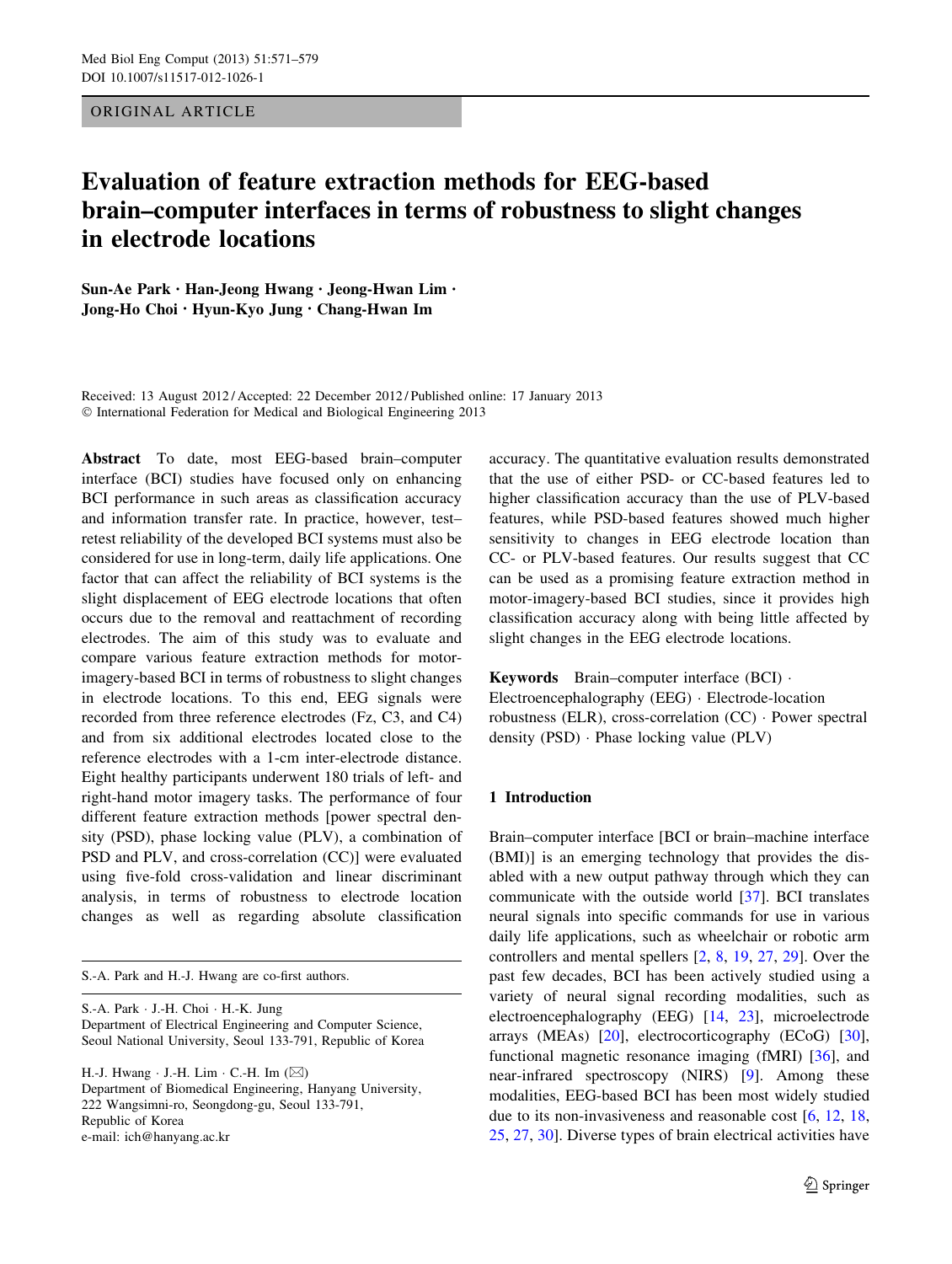<span id="page-1-0"></span>been used to materialize EEG-based BCI systems, e.g., sensorimotor rhythm  $[3, 7, 25]$  $[3, 7, 25]$  $[3, 7, 25]$  $[3, 7, 25]$  $[3, 7, 25]$  $[3, 7, 25]$ , slow cortical potential  $[2]$  $[2]$ , event-related  $p300$  [[1,](#page-8-0) [13\]](#page-8-0), and steady-state visual evoked potential [[21\]](#page-8-0).

One of the most widely studied EEG-based BCI paradigms is the motor-imagery-based BCI. Motor imagery (MI) is defined as an imagining of kinesthetic movements, and it is well known to modulate sensorimotor rhythm around the motor cortex in the same way that actual motor execution does [[31,](#page-8-0) [34](#page-8-0)]. In particular, event-related desynchronization (ERD) and event-related synchronization (ERS) of sensorimotor rhythm have been adopted as useful features for classifying different MI tasks [[22,](#page-8-0) [24,](#page-8-0) [26,](#page-8-0) [27,](#page-8-0) [34](#page-8-0)]. The most commonly used feature is a time–frequency feature generally denoted as the power spectral density (PSD) feature [\[18](#page-8-0)]. Recently, phase locking value (PLV), a metric to measure functional connectivity between two neural signals, was introduced as a new promising feature for the MI-based BCI. A series of recent studies [[5,](#page-8-0) [11\]](#page-8-0) have demonstrated that PLV-based features can enhance the overall performance of MI-based BCI, especially when they are combined with conventional PSD features.

To date, most MI-based BCI studies have focused on enhancing classification accuracy and information transfer rate (ITR) [\[22](#page-8-0), [24,](#page-8-0) [26,](#page-8-0) [27,](#page-8-0) [30\]](#page-8-0). Although detecting users' intentions with high classification accuracy is the primary goal, the (test–retest) reliability of the developed BCI system should also be high, so that the system can be employed in long-term, daily use applications. One important factor that can influence the reliability of a BCI system is its sensitivity to slight changes in the electrode locations, which are generally inevitable because it is difficult to attach EEG electrodes at exactly the same scalp location each time. Indeed, some previous studies have reported changes in the patterns of brain sensorimotor rhythms due to variations in the electrode locations, which can degrade BCI performance in sessions performed on different days [[10,](#page-8-0) [28](#page-8-0), [38](#page-8-0)]. However, while various feature extraction methods have been adopted to enhance the performance of MI-based BCI systems, no studies have yet investigated which feature is most robust to slight changes in electrode positions.

The goal of the present study was to discover an optimal feature extraction method that minimizes variations in classification accuracy due to slight changes in electrode positions while maintaining high classification accuracy. To this end, EEG signals were acquired from eight participants while they were performing kinesthetic motor imagery of their left and right hands. The EEG signals were acquired from three electrodes attached at Fz, C3, and C4, and from six electrodes around C3 and C4 at a 1-cm distance from C3 or C4. We evaluated four different feature extraction methods, PSD, PLV, a combination of PSD and PLV, and cross-correlation (CC), in terms of both the robustness to slight changes in electrode positions and the classification accuracy.

## 2 Method

#### 2.1 Participants

Eight healthy BCI-naive volunteers (6 males and 2 females, aged 19–30 years) took part in this study. None had any history of neurological, psychiatric, or other disease that might affect the experimental results. Before the experiment, a detailed explanation of the experimental procedures was given to each participant, and all participants signed a written consent. The participants received monetary reimbursement for their participation after the experiment. The study protocol was reviewed and approved by the Institutional Review Board (IRB) of Hanyang University, Korea.

#### 2.2 Experimental paradigm

Figure 1 shows the overall experimental procedure, which was identical to that of our previous study reported in [\[14](#page-8-0)]. At the beginning of each trial, a blank screen with gray (RGB: 132, 132, 132) background was presented for 3.0 s, and then a circle with a black-and-white checkerboard pattern appeared randomly on either the left or right side of the screen for the next 0.25 s to indicate which hand movement the participant was directed to imagine. Then, after a 1.0-s preparation time (blank screen), a letter X appeared at the center of the screen for 0.25 s to signal the participant to start performing the previously indicated leftor right-hand MI for the next 5.0 s. This procedure was



Fig. 1 The experimental paradigm used for the EEG recording. First, a blank screen was presented for 3.0 s, after which a circle with a black-and-white checkerboard pattern appeared randomly on either the left or right side of the screen for the next 0.25 s, indicating which hand movement the participant was to imagine. After a 1.0-s preparation time, the letter  $X$  appeared at the center of the screen for 0.25 s as a signal to start performing either left- or right-hand motor imagery. The time period used for the analyses (5.0 s) is marked on the illustration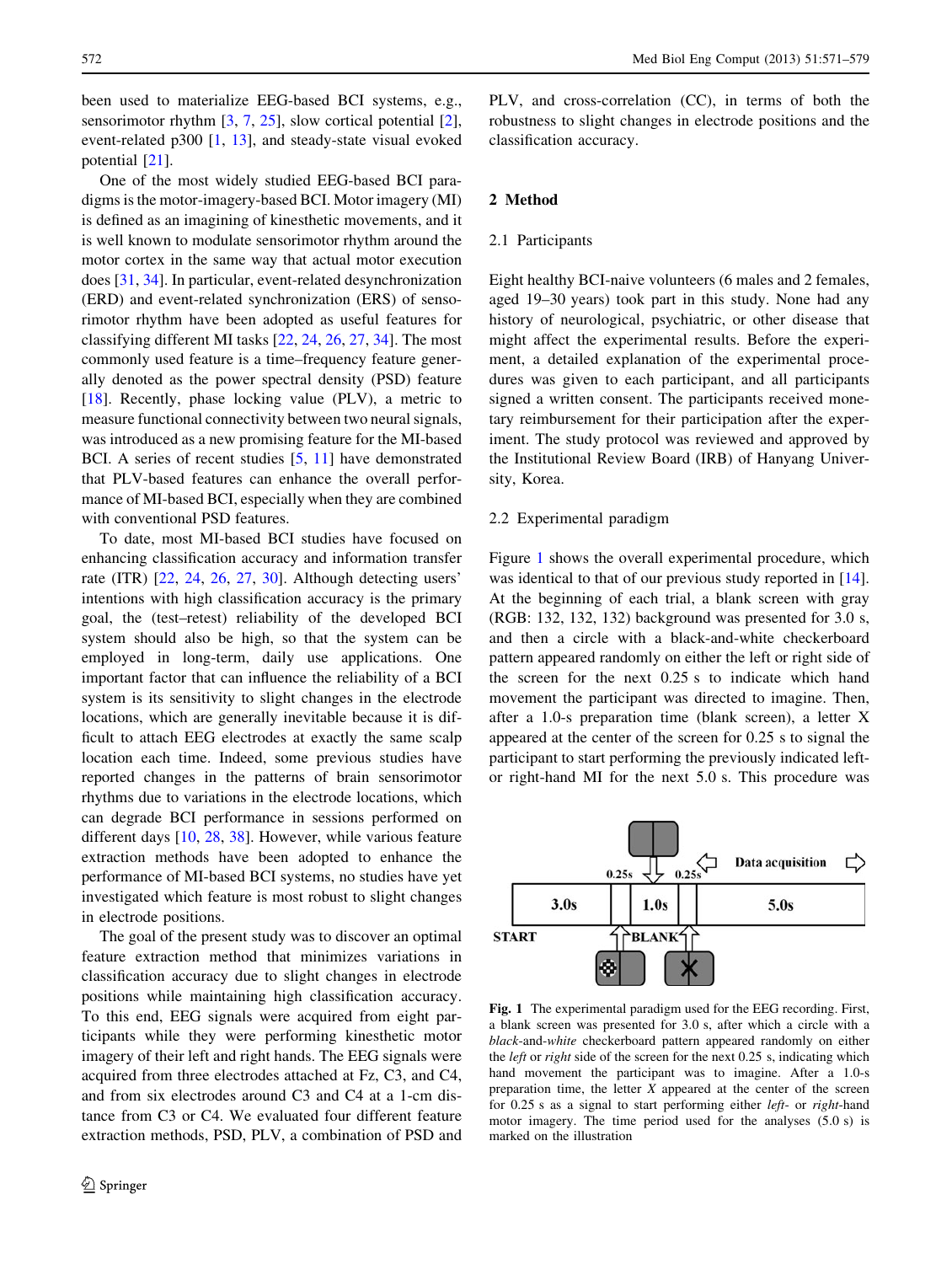repeated 180 times, that is, the right- and left-hand MI were each performed 90 times.

### 2.3 EEG data acquisition

The EEG signals were acquired at nine electrode locations using a multi-channel EEG acquisition system (WEEG-32, Laxtha Inc., Daejeon, Korea). Three electrodes were attached at Fz, C3, and C4 on the participants' scalp according to the international 10–20 system, because it has been well documented that distinct brain activities associated with MI can be obtained using these electrode sites [\[22](#page-8-0), [25](#page-8-0), [27\]](#page-8-0). To investigate variations in classification accuracy caused by slight changes in the electrode positions, six additional electrodes were attached around the C3 or C4 positions, as closely as possible (the distance between C3 or C4 and each adjacent electrode was set to 1 cm). The electrode locations used in this study are illustrated schematically in Fig. 2. The recorded EEG signals were bandpass-filtered by an anti-aliasing filter with 0.7 and 50 Hz cutoffs, and then converted into digital signals with a sampling rate of 512 Hz. The ground and reference electrodes were attached on the left and right mastoids, respectively.

## 2.4 EEG data analysis

As briefly mentioned in the introduction section, PSD features have been used most frequently in motor-imagerybased BCI research, and PLV features have been proposed to increase classification performance of motor-imagerybased BCI systems. Most recently, some BCI studies showed the possibility that CC-based features can be



Fig. 2 EEG electrode locations used in our experiments. Locations C3, C4, and Fz were used for the training set, and six other electrodes were attached around C3 or C4 locations to acquire datasets for testing robustness to slight changes in electrode locations. The characters a, l, and p in the channel names represent anterior, lateral, and posterior, respectively

utilized as one of the useful feature types in discriminating different motor imagery tasks [\[32](#page-8-0), [33](#page-8-0)]. Since the main goal of this study was to find an optimal feature type that shows stable and high classification performance regardless of slight changes in electrode positions, we used all the mentioned three feature types and thereby constructed four different kinds of feature sets, i.e., PSD, PVL, a combination of PSD and PLV, and CC.

For the feature extraction, the 5.0-s time epoch marked in Fig. [1](#page-1-0) was extracted for each trial. The raw EEG signals were bandpass-filtered at 8–30 Hz cutoffs, to include the mu and beta bands that are known to be closely related to MI tasks [\[14](#page-8-0)].

PSD features were evaluated using fast Fourier transformation (FFT) at 23 frequency bands evenly divided with frequency spans of 1 Hz  $[14]$  $[14]$ . The PSD features were evaluated not only for the original electrode locations (Fz, C3, and C4), but also for the six additional electrode locations  $(C3a, C3l, C3p, C4a, C4l, and C4p)$ . The dimension of the constructed feature vector was 180 (90 trials for each hand's MI) by 23 (23 frequency bins) for each channel signal of each trial.

PLV features [\[5](#page-8-0), [11,](#page-8-0) [17\]](#page-8-0) were also extracted for all possible combinations of electrode pairs (C3-Fz, C4-Fz, C3-C4, C3a-Fz, C3a-C4, C3l-Fz, C3l-C4, C3p-Fz, C3p-C4, C4a-Fz, C4a-C3, C4l-Fz, C4l-C3, C4p-Fz, and  $C4p$ -C3). In order to quantify the degree of phase synchrony between two signals,  $S_x(t)$  and  $S_y(t)$ , we computed the instantaneous phases  $\varphi_r(t)$  and  $\varphi_v(t)$  using the Hilbert transform. The Hilbert transform of  $S(t)$  is defined as

$$
\widetilde{S}(t) = \frac{1}{\pi} P.V. \int_{-\infty}^{\infty} \frac{S(\tau)}{t - \tau} d\tau \tag{1}
$$

where,  $\tilde{S}(t)$  is the Hilbert transform of the time series  $S(t)$ , and P:V: denotes the Cauchy principal value. The instantaneous phase  $\varphi(t)$  can then be estimated as

$$
\varphi(t) = \arctan \frac{\widetilde{S}(t)}{S(t)} \tag{2}
$$

The PLV was evaluated using the following definition:

$$
PLV = \left| \left\langle e^{j\Delta\varphi(t)} \right\rangle \right| \tag{3}
$$

where,  $\Delta \varphi(t) = \varphi_x(t) - \varphi_y(t)$ , and  $|\langle \cdot \rangle|$  is the averaging operator. When estimating PLV features, we used the identical frequency band and time window used for extracting the PSD features. To construct the feature set consisting of both PSD and PLV features, we simply combined the extracted PLV features with the PSD features.

To extract the CC features, Fz was selected as the reference channel because the EEG signals recorded at Fz are less affected by the left- and right-hand MI than those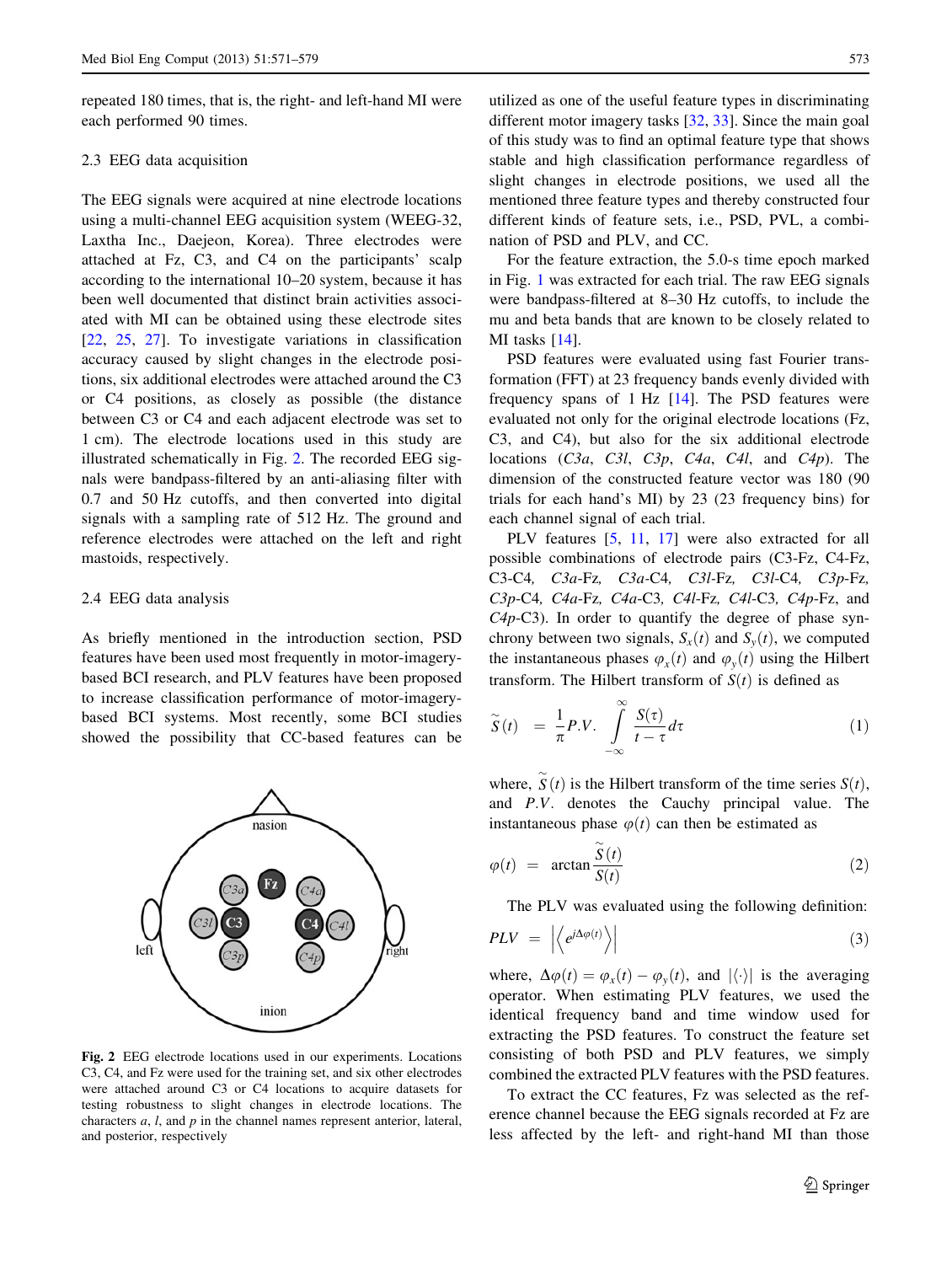recorded at C3 and C4. In order to extract the CC features associated with the left-hand MI task, EEG signals recorded at C3 and C4 were cross-correlated with the reference EEG signal at Fz, resulting in two CC sequences for C3 and C4 (see Fig. [4](#page-5-0) depicting some examples of the CC sequences). Six statistical features (mean, standard deviation, skewness, kurtosis, and maximum and minimum values) were then extracted from each CC sequence to characterize the distribution of CC sequences as well as to reduce the dimensions of the feature vector [[32,](#page-8-0) [33](#page-8-0)]. The same procedure was repeated for each trial of right-hand MI. For more detailed description of the process, please refer to the previous literatures [\[32](#page-8-0), [33](#page-8-0)].

The best feature subsets for each feature vector were selected using a sequential feature selection (SFS) algorithm [\[15](#page-8-0)], with the number of selected features limited to 10 to avoid over-fitting of the training data. As some BCI studies reported that a linear discriminant analysis (LDA) algorithm showed high and stable classification performance as compared to other classification methods used in motor-imagery-based BCI research [[4,](#page-8-0) [35\]](#page-8-0), we used the LDA algorithm in this study. A five-fold cross-validation method was used to avoid biases in estimating classification accuracy. For each of the five cross-validation processes, we used training data (4/5 of all trials) obtained from one dataset (Fz, C3, C4), and we used test data (remaining 1/5 trials) from seven different test datasets (Fz, C3, C4), (Fz, C3a, C4), (Fz, C3l, C4), (Fz, C3p, C4), (Fz, C3,  $C4a$ ), (Fz, C3,  $C4l$ ), and (Fz, C3,  $C4p$ ), to investigate variations in classification accuracy related to changes in the electrode locations.

2.5 An index to quantify robustness to electrode location changes: ELR

To quantify variations in classification accuracy due to slight changes in the electrode locations, we introduced a

Table 1 Classification accuracy averaged over all participants

new index, the electrode location robustness (ELR) metric. The ELR was defined as

ELR = 
$$
\frac{1}{6} \sum_{(i,j)} |CA_{Fz,C3,C4} - CA_{Fz,i,j}|,
$$
  
\n(*i,j*) = (*C3a*, *C4*), (*C3l*, *C4*), (*C3p*, *C4*), (*C3*, *C4a*),  
\n(*C3*, *C4l*), and (*C3*, *C4p*),

where  $CA_{Fz,i,j}$  represents the classification accuracy estimated from five-fold cross-validation when EEG signals recorded from three electrodes,  $Fz$ ,  $i$ , and  $j$ , are used for the test dataset. For example, in Table 1, the ELR value can be simply evaluated by averaging absolute differences between first row (Fz, C3, C4) and each of the other six rows. An ELR value of zero would indicate that classification accuracy is not at all affected by changes in the electrode locations, while a high ELR value would indicate that slight changes in the electrode locations strongly influence classification accuracy. Therefore, the ELR can directly quantify variations of classification accuracy caused by slight changes in the electrode locations.

### 3 Results

Table 1 shows the average classification accuracy evaluated for four different feature extraction methods. The classification accuracies for PSD feature sets were relatively higher than those for PLV feature sets, in all electrode combinations. Meanwhile, simultaneous use of both PSD and PLV features led to higher classification accuracies than with PSD alone. These results are in line with previous MI-based BCI studies [[5,](#page-8-0) [11\]](#page-8-0), in which the performances of PSD, PLV, and  $PSD + PLV$  features were compared in terms of classification accuracy. Results also show that the classification accuracy using CC features was higher than with any of the other three methods, regardless

| Electrode combination of test dataset | Average classification accuracy $(\%)$ (standard deviation) |               |              |               |  |
|---------------------------------------|-------------------------------------------------------------|---------------|--------------|---------------|--|
|                                       | <b>PSD</b>                                                  | PLV           | $PSD + PLV$  | CC.           |  |
| Fz, C <sub>3</sub> , C <sub>4</sub>   | 82.70 (7.66)                                                | 67.36 (12.60) | 83.49 (7.11) | 89.20 (6.24)  |  |
| Fz, C3, C4a                           | 83.33 (6.08)                                                | 67.51 (11.84) | 85.62 (5.05) | 86.77 (10.76) |  |
| Fz, C3, C41                           | 82.98 (5.28)                                                | 68.68 (12.08) | 85.76 (5.20) | 87.84 (8.73)  |  |
| Fz, C3, C4p                           | 81.94 (6.09)                                                | 67.84 (11.08) | 84.93 (4.31) | 88.54 (8.23)  |  |
| Fz, C <sub>3</sub> a, C <sub>4</sub>  | 79.30 (5.28)                                                | 66.73 (10.46) | 80.69 (6.66) | 89.00 (5.87)  |  |
| Fz, C31, C4                           | 75.76 (6.87)                                                | 68.05 (13.20) | 79.23 (9.44) | 87.99 (6.98)  |  |
| Fz, C3p, C4                           | 76.52 (6.10)                                                | 67.29 (11.36) | 78.75 (9.58) | 87.47 (5.48)  |  |

For each five-fold cross validation, a training dataset (4/5 of all trials) was obtained from the (Fz, C3, C4) combination, and seven different test datasets (remaining 1/5 trials) obtained from (Fz, C3, C4), (Fz, C3a, C4), (Fz, C3l, C4), (Fz, C3p, C4), (Fz, C3, C4a), (Fz, C3, C4l), and (Fz, C3, C4p) were tested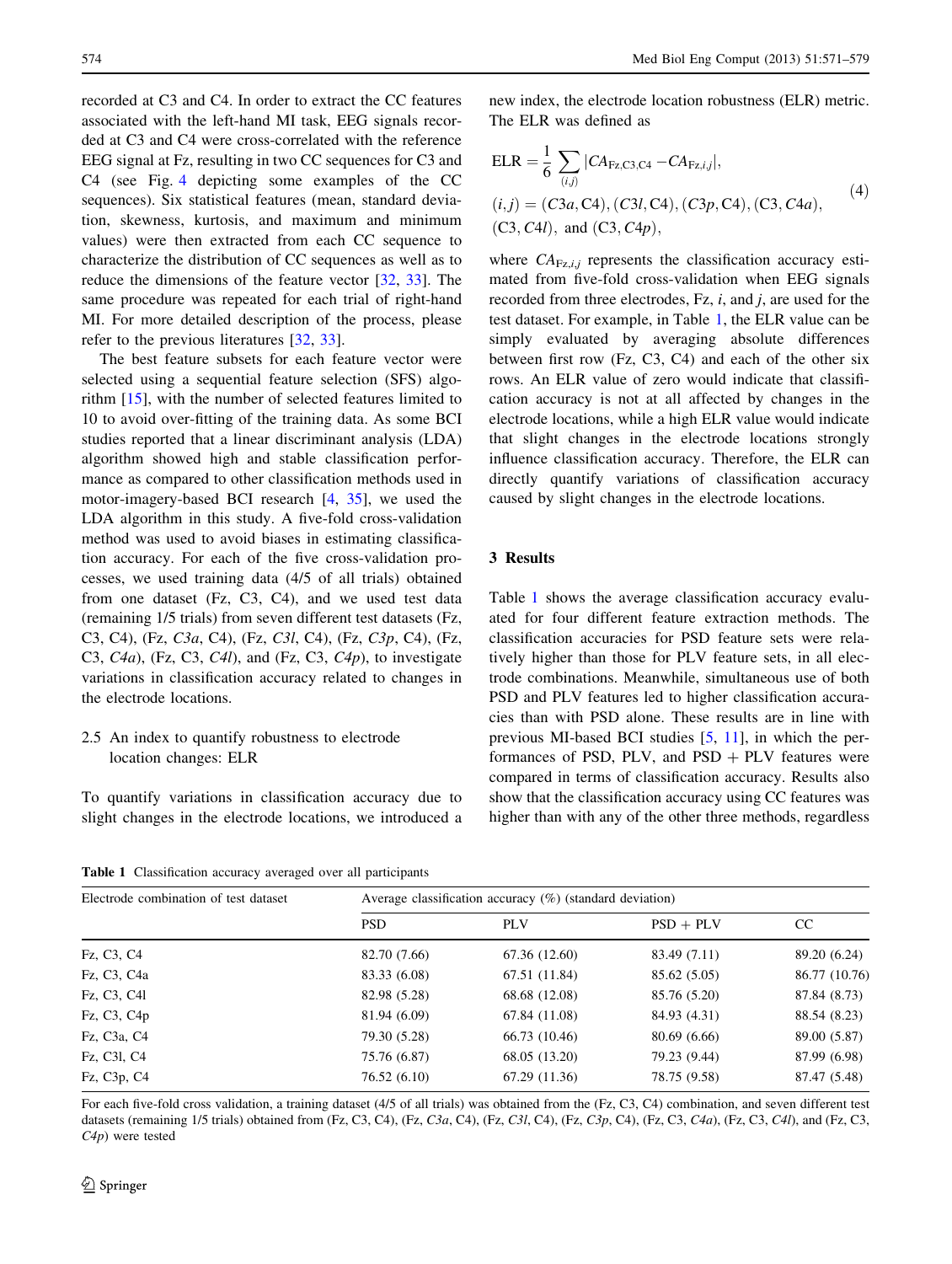<span id="page-4-0"></span>of the electrode locations, which is also consistent with results reported previously [[32,](#page-8-0) [33\]](#page-8-0).

Table 2 summarizes the ELR values of all participants. It can be observed from the table that CC and PLV features are relatively less affected by slight changes in the electrode locations than the other two features. Statistical testing (RM-ANOVA) results also confirmed significant difference between PSD-based features and CC/PLV-based features [RM-ANOVA: F(3, 21) = 4.63,  $p = 0.0123$ ; post hoc

Table 2 Electrode location robustness (ELR) metric of all participants

| Electrode location robustness (ELR) metric |                            |             |              |             |  |  |
|--------------------------------------------|----------------------------|-------------|--------------|-------------|--|--|
| Subject<br>no.                             | Feature extraction methods |             |              |             |  |  |
|                                            | PSD                        | <b>PLV</b>  | $PSD + PLV$  | -CC         |  |  |
| S <sub>1</sub>                             | 2.685                      | 2.126       | 5.00         | 2.13        |  |  |
| S <sub>2</sub>                             | 5.65                       | 2.85        | 6.66         | 2.15        |  |  |
| S <sub>3</sub>                             | 8.98                       | 2.86        | 6.94         | 1.47        |  |  |
| S <sub>4</sub>                             | 15.92                      | 2.87        | 2.22         | 3.5         |  |  |
| S <sub>5</sub>                             | 2.963                      | 1.76        | 2.68         | 2.68        |  |  |
| S6                                         | 6.11                       | 4.075       | 2.68         | 4.1         |  |  |
| S7                                         | 4.258                      | 1.39        | 3.88         | 3.37        |  |  |
| S8                                         | 6.018                      | 2.4         | 6.35         | 3.17        |  |  |
| Average                                    | 6.57(4.277)                | 2.54(0.827) | 4.55 (1.944) | 2.82(0.870) |  |  |

Lower ELR values indicate that the classification accuracy is less affected by slight changes in the electrode locations

analysis (paired t test):  $PSD = PSD + PLV > PLV = CC$ . corrected  $p < 0.01$ . To confirm these results more intuitively, the classification accuracy and ELR values of each participant are illustrated in Fig. 3. The figure clearly shows that the CC features outperform the other three kinds of features in terms of classification accuracy. CC features show similar ELR distributions to PLV features, but CC features show much better classification performance than PLV features.

Figure [4](#page-5-0) shows examples of cross-correlation sequences of two participants (subjects 4 and 5) evaluated between four electrodes (C3, C3a, C3l, and C3p) and a reference electrode (Fz). The cross-correlation sequences for the leftand right-hand MI showed very clear differences in shape, leading to high accuracy in classifying the two different MI tasks. It can also be clearly observed from the figures that the overall shapes of the cross-correlation sequences are not changed much by the slight changes in the electrode locations, which ultimately led to small ELR values in our results.

Figure [5](#page-6-0) shows examples of PSD results of two participants (subjects 4 and 5) evaluated at four electrodes (C4,  $C4a$ ,  $C4l$ , and  $C4p$ ). The PSD values for the left- and righthand MI showed clear differences around the mu rhythm (8–12 Hz), as has been frequently reported in the literature [\[22](#page-8-0), [24](#page-8-0), [26](#page-8-0), [27](#page-8-0), [30](#page-8-0)]. In contrast to the CC plots in Fig. [4,](#page-5-0) however, the PSD values within the mu frequency band significantly varied with changes in the electrode locations, leading to the high ELR values in our analysis results.



Fig. 3 Classification accuracy (left part of each plot) and ELR (right part of each plot) distributions of all participants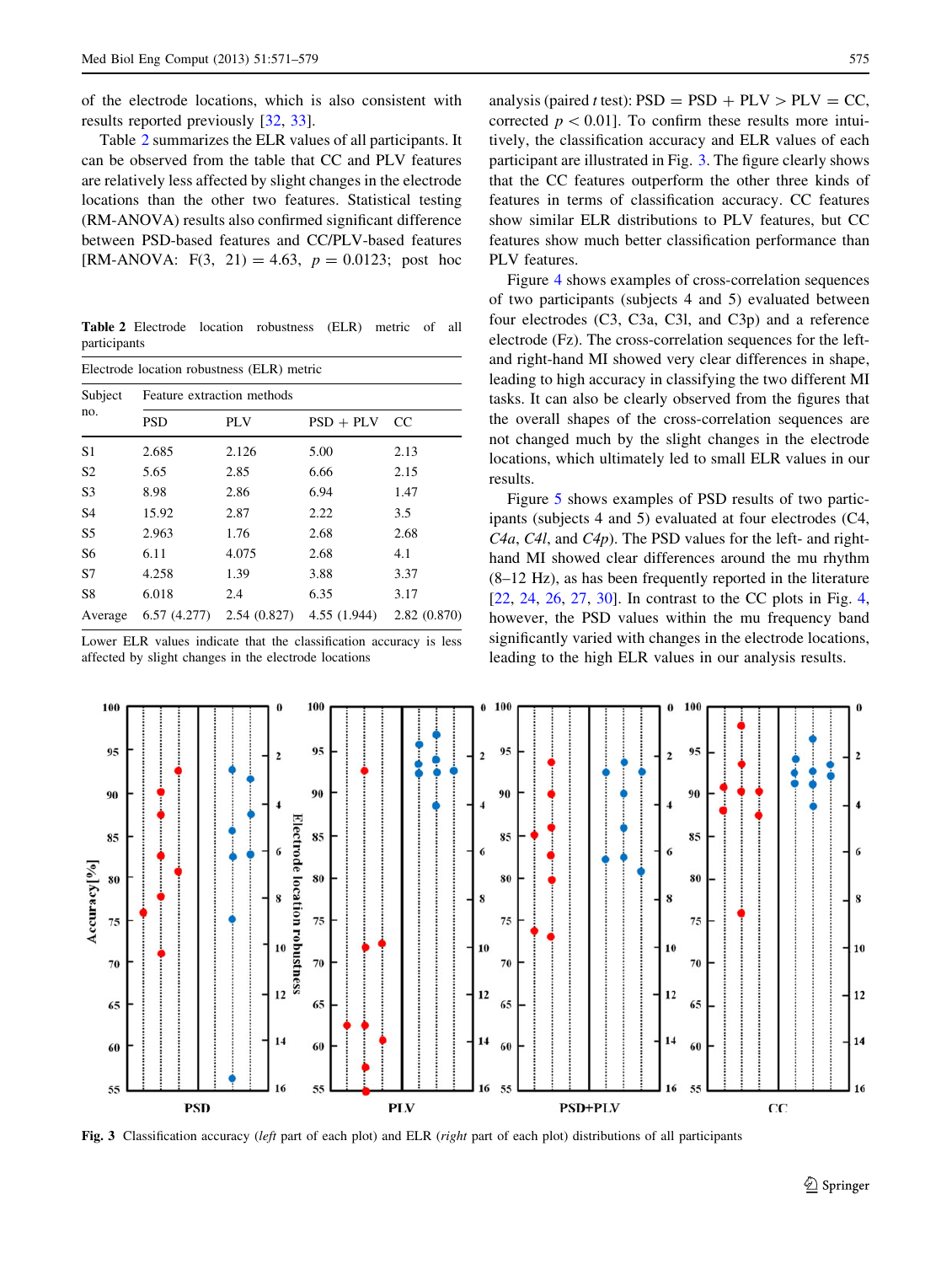<span id="page-5-0"></span>Fig. 4 Examples of crosscorrelation sequences for two participants (subjects 4 and 5) evaluated between four electrodes (C3, C3a, C3l, and  $C3p$ ) and a reference electrode (Fz). "LEFT hand" and "RIGHT hand" indicate leftand right-hand motor imagery, respectively



Figure [6](#page-7-0) depicts examples of PLV results of two participants (subject 4 and 5) estimated between four electrodes (C4, C4a, C4l, and C4p) and a reference electrode (Fz). The distributions of the PLV values for the left- and right-hand MI were very similar in all frequencies (8–30 Hz), thereby leading to relatively low classification performance as compared to the other three feature sets. However, as similar to the CC plots in Fig. 4, the PLV values were less affected by slight changes in electrode positions, which resulted in small ELR values as presented in Table [2](#page-4-0).

### 4 Discussion

Since it is difficult in practice to permanently affix EEG electrodes on an individual's scalp, there are inevitably subtle changes in the electrode locations after removing and reattaching them. In the current study, various feature extraction methods were evaluated in terms of robustness to electrode location changes. To our knowledge, no previous study has attempted to quantitatively evaluate the variations in classification accuracy caused by slight changes in the electrode locations. To date, the vast majority of MI-based BCI systems have relied on features derived from band PSD evaluation. Recently, features derived from PLV calculations have shown improved classification accuracy when combined with those extracted from PSD evaluation. Our analyses of EEG datasets acquired from eight participants demonstrated that CC features provided better BCI performances in terms of both electrode location robustness and classification accuracy than the other feature extraction methods: PSD, PLV, and their combination. According to a previous study [\[32](#page-8-0), [33](#page-8-0)], techniques using CC features can diminish noises effectively thanks to the characteristics of signal periodicity, and they are also free from loss of information resulting from frequency domain transformation. Our results further suggest that CC should be considered as a new promising feature in future MI-based BCI studies.

One of the main findings in our study was the confirmation that PLV and CC features were less affected by slight changes in the electrode locations than were PSD features, as expected. When an electrode location is moved in a certain direction, the magnitude of the spectral power changes accordingly, leading to changes in classification accuracy when using PSD-based features. Indeed, PSD values around the mu band (8–12 Hz) fluctuated significantly according to changes in electrode locations, as shown in Fig. [5](#page-6-0). In contrast, CC features are not affected by simple scaling of signal amplitude as shown in Fig. 4. According to Lachaux et al.'s study [[17\]](#page-8-0), PLV features can be influenced by changes in electrode locations, but the absolute PLV values are linearly changed with respect to the distance between two electrodes. In our study, we could also observe this characteristic from Fig. [6](#page-7-0), in which PLV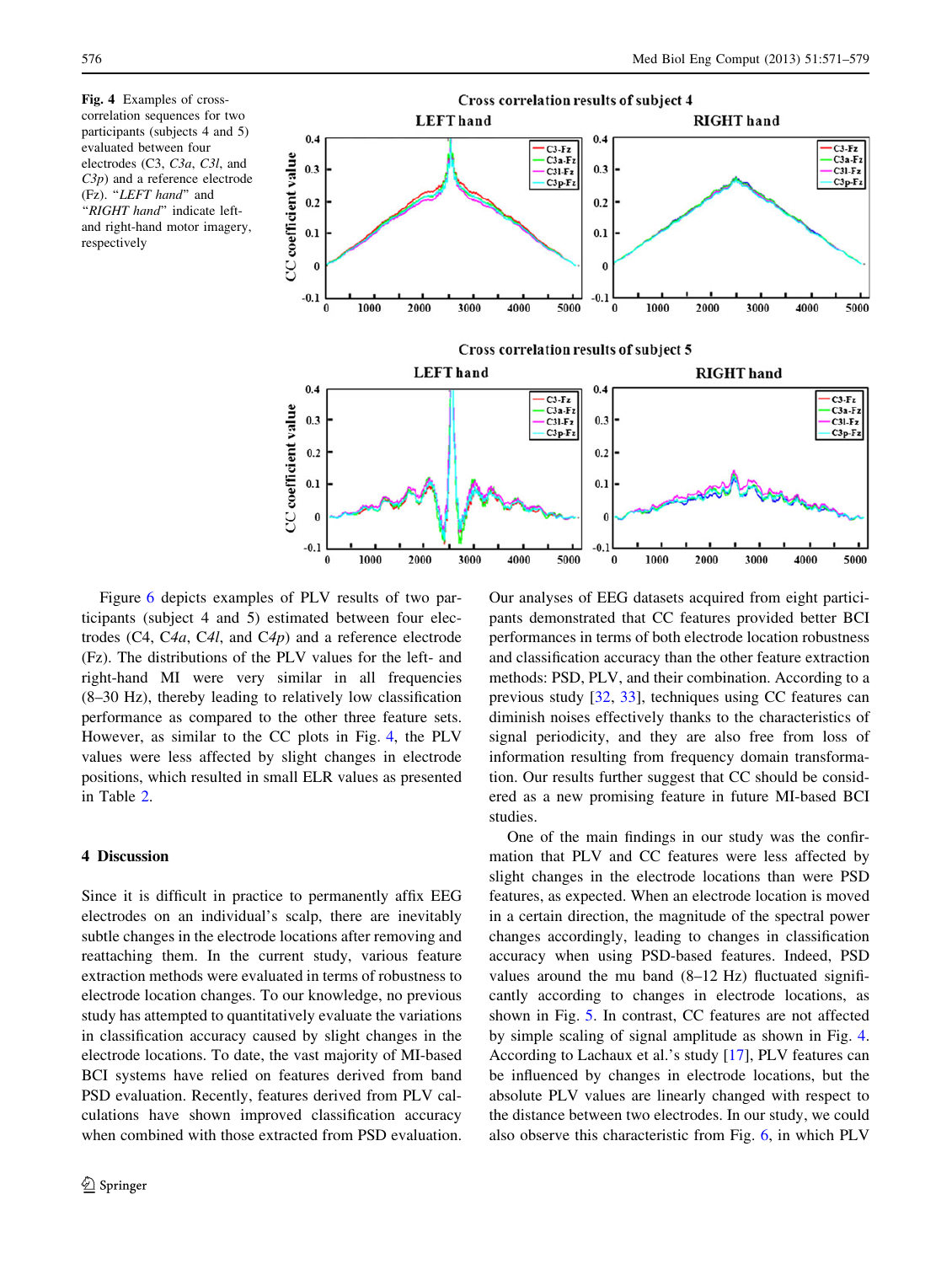<span id="page-6-0"></span>Fig. 5 Examples of power spectral density (PSD) results for two participants (subjects 4 and 5) evaluated at four electrodes (C4, C4a, C4l, and  $C4p$ ). "LEFT hand" and "RIGHT hand" indicate leftand right-hand motor imagery, respectively



values were almost linearly changed when electrode positions were moved from an original position (C4). Since the neural electrical source of MI is generally restricted to the sensorimotor cortex, slight displacement of an electrode rarely affects the characteristics of phase information and signal waveform of a signal, thereby resulting in relatively little degradation of classification accuracy when using PLV and CC features. Although 1 cm displacement of electrode locations is thought to be sufficiently large in practical cases, investigations on the changes in three feature sets due to the electrode location shifts larger than 1 cm would be an interesting future research topic.

Our experiments have a few limitations. In our study, certain EEG electrodes were attached at scalp locations 1 cm away from C3 or C4 locations. We chose 1 cm as the inter-electrode distance because the disk-type electrodes used in our study had radii of 0.3 cm, and a sufficient distance between two adjacent electrodes was needed to prevent them from being electrically connected. In addition, we assumed the Fz electrode was not displaced, because the Fz location can be relatively accurately determined since it is on the midline. Our experiments were restricted to only motor imagery tasks, and our investigation needs to be extended to other types of mental imagery tasks used for implementing BCI systems, such as mental arithmetic, internal singing, mental word composition, and so on. In the present study, we only evaluated the effect of EEG electrodes displacement on classification accuracy, but we did not address test–retest reliability of the BCI approach, which is an interesting topic for future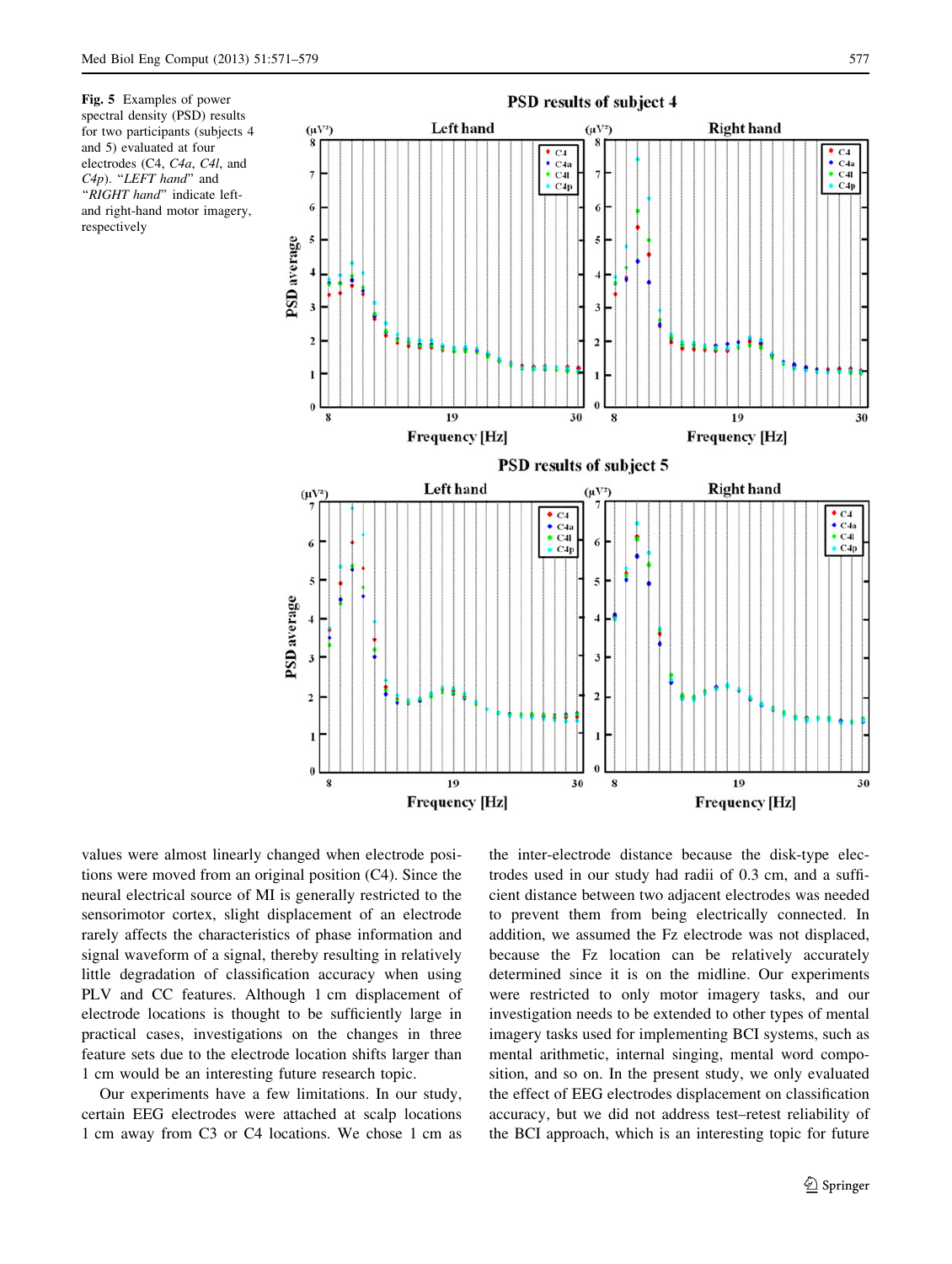<span id="page-7-0"></span>Fig. 6 Examples of phase locking value (PLV) results for two participants (subject 4 and 5) evaluated between four electrodes (C4, C4a, C4l, and C4p) and a reference electrode (Fz). "LEFT hand" and "RIGHT hand" indicate leftand right-hand motor imagery, respectively



explorations. In future studies, we will continue evaluating various feature extraction methods by performing longitudinal experimental studies focused on test–retest reliability.

In cases when a relatively larger number of electrodes are used for a BCI system, feature vectors extracted from source space  $[16]$  $[16]$  are less likely to be affected by the slight changes in electrode locations, compared to those extracted from sensor space. Therefore, investigating the robustness to electrode position shift of methods that do not work on sensor space features would be an interesting topic of future research.

## 5 Conclusion

In this study, we investigated four different kinds of features to find the best feature type showing consistent and high classification accuracy regardless of slight changes in electrode positions. The use of PSD-based features resulted in high classification accuracy, but showed high sensitivity to changes in the electrode locations. The use of PLVbased features showed almost opposite results to those attained using the PSD-based features. On the other hand, CC-based features provided high classification accuracy comparable to PSD features with being least affected by slight changes in the electrode locations. Our results suggest that CC can be used as a promising feature extraction method in motor-imagery-based BCI studies.

Acknowledgments This work was supported in part by the Public Welfare and Safety Research Program through the National Research Foundation of Korea (NRF) funded by the Ministry of Education, Science, and Technology (No. 2011-0027859) and in part by the Original Technology Research Program for Brain Science through a National Research Foundation of Korea (NRF) Grant funded by the Ministry of Education, Science, and Technology (No. 2012-0006331).